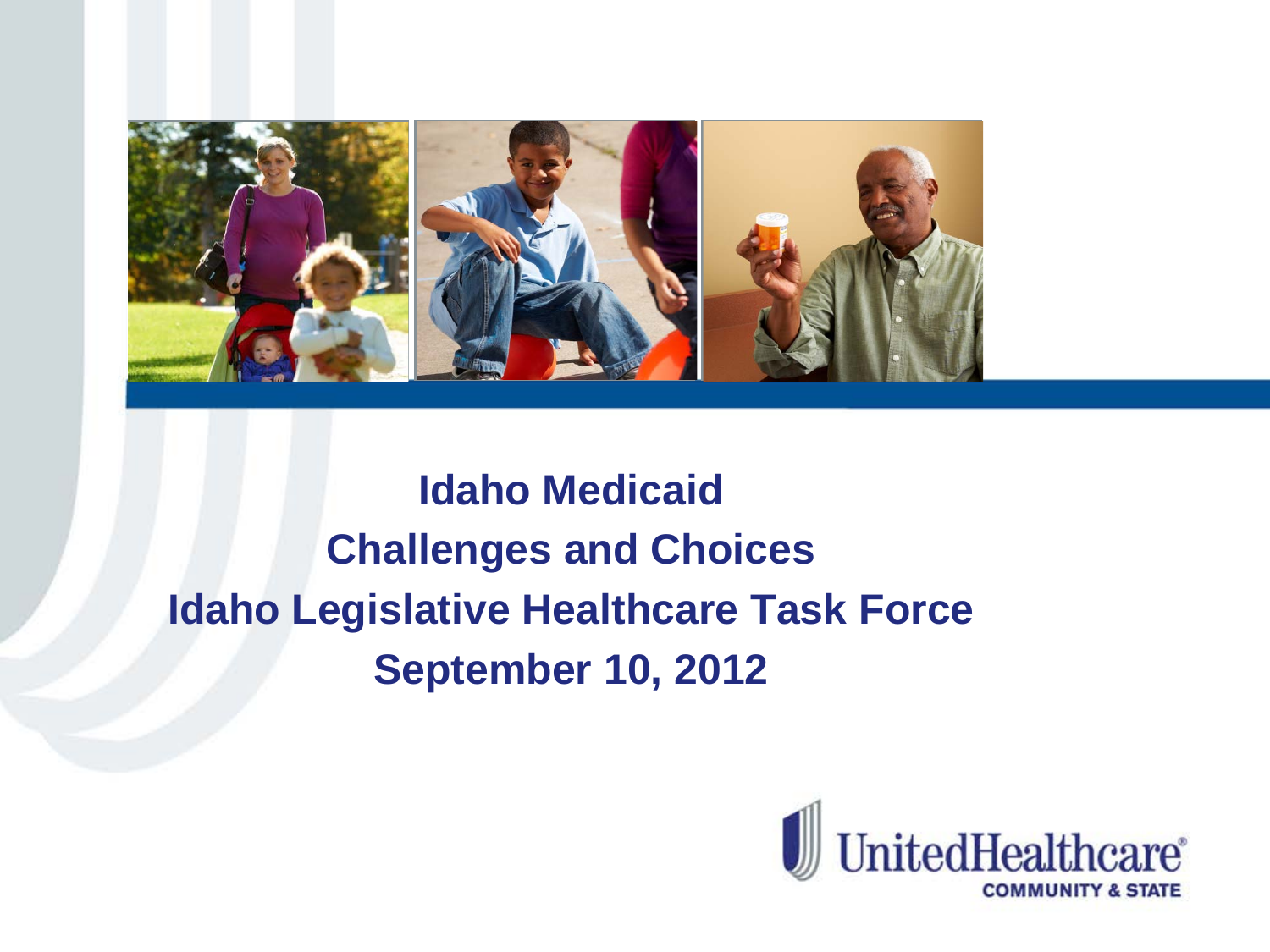#### Confidential Property of UnitedHealth Group. Do not distribute or reproduce without express permission of UnitedHealth Group.

2

#### **UnitedHealthcare Community & State**

UnitedHealthcare Community & State is the **largest Medicaid and CHIP** managed care company in the United States and is part of **United Health Group** which provides health benefit solutions to more than **38 million people**

- **4 million beneficiaries** of publicly funded health benefit programs in **25 states** and the District of Columbia, including TANF, CHIP, ABD, SNP, LTC, childless adults, uninsured and other beneficiaries (e.g. developmentally disabled, rehabilitative services, etc.)
- More than **29 years** of experience serving these populations
- We have more than **4,000 employees** dedicated to serving Medicaid and CHIP programs
- Awarded 25 contracts in 15 states within the last three years.
- UnitedHealthcare currently covers over 70,000 Idahoans in employer sponsored, individual and Medicare health benefit programs.



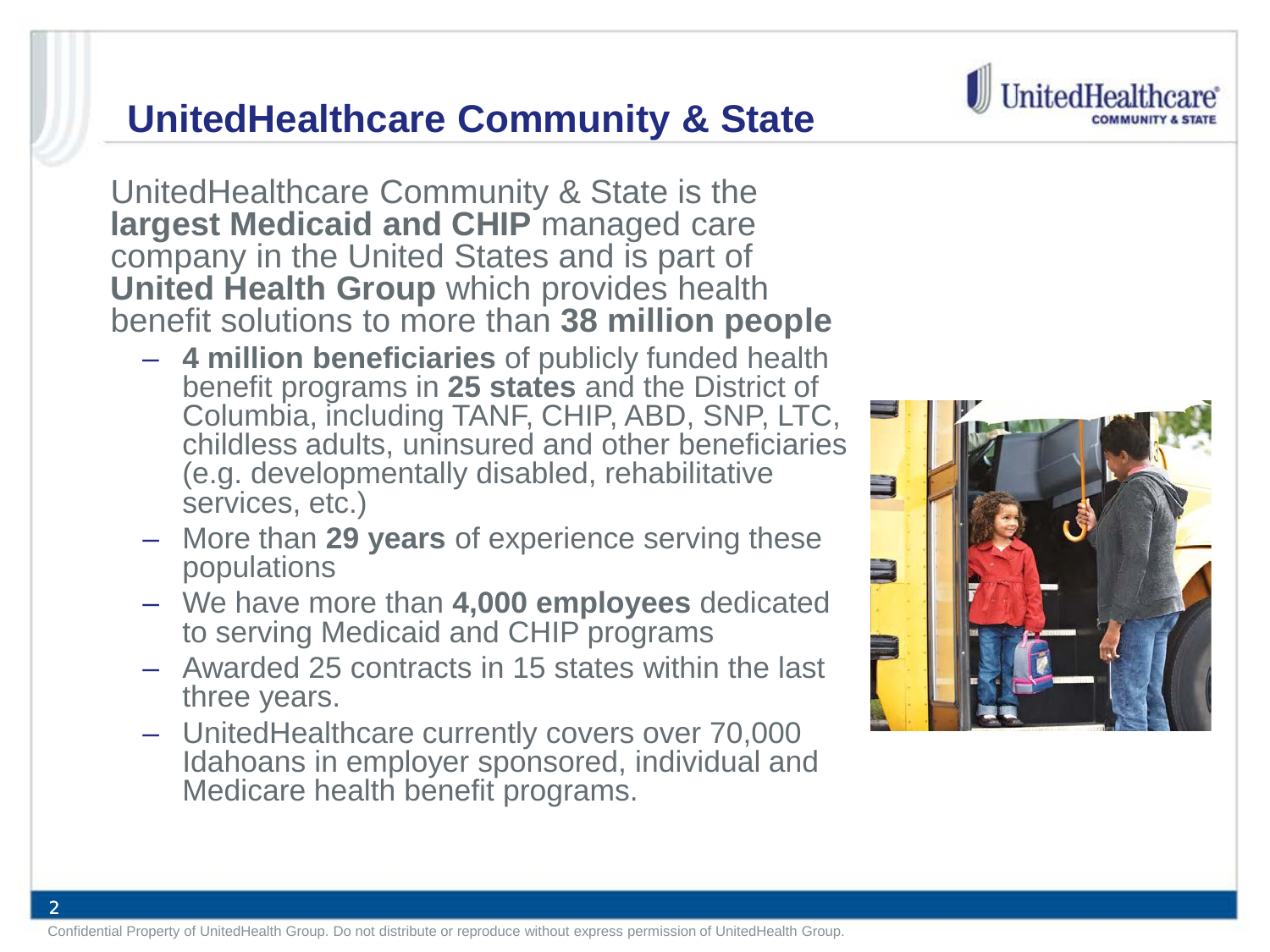### **UnitedHealthcare Community & State National Footprint**





**25 states and Washington, DC**

Confidential Property of UnitedHealth Group. Do not distribute or reproduce without express permission of UnitedHealth Group.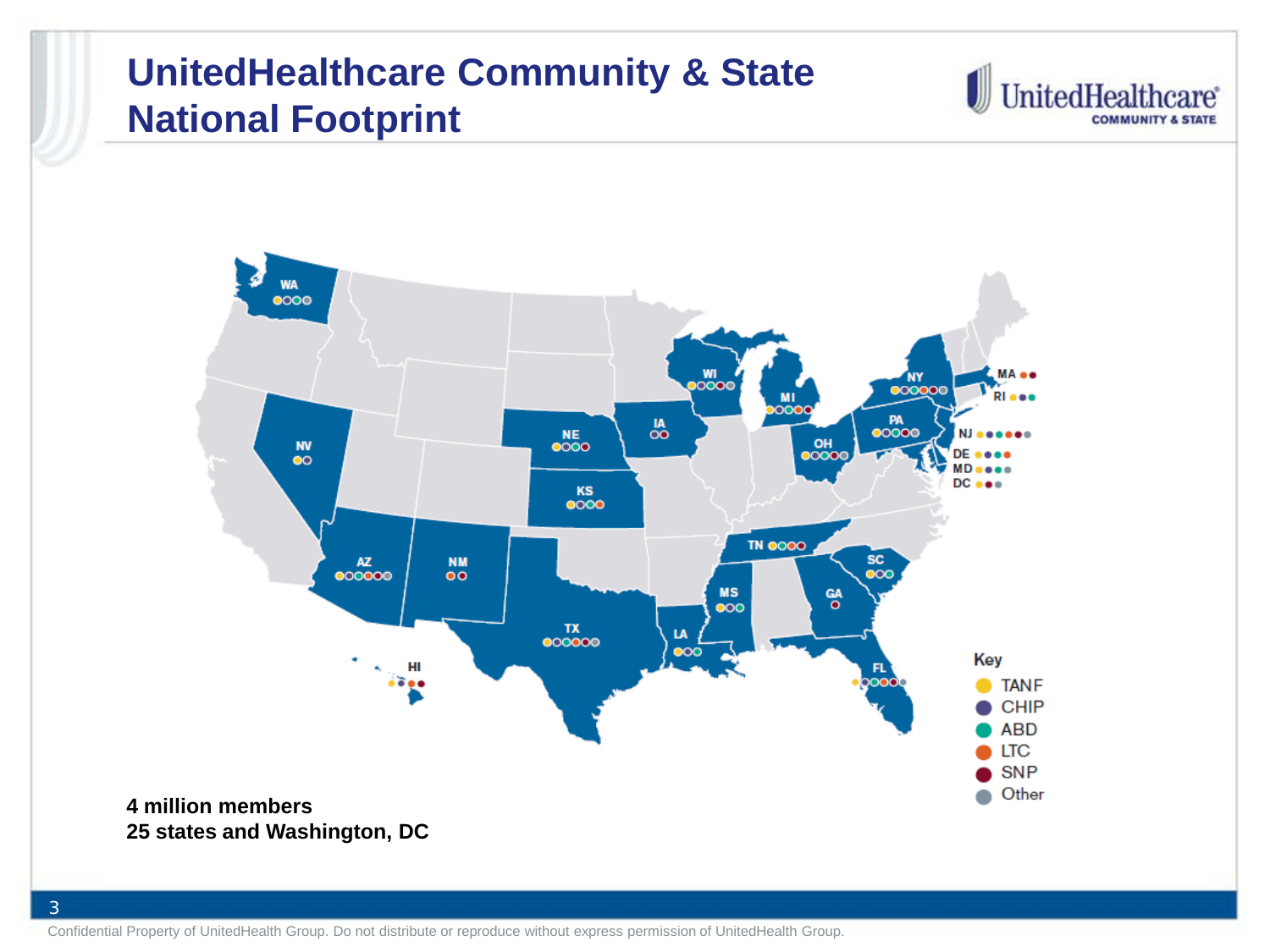# **Medicaid Challenges and Choices**



- Health reform considerations
	- Whether or not to expand Medicaid?
		- If expansion chosen Idaho Medicaid enrollment could grow by 100,000 to 150,000
	- If decision is to expand; when should expansion occur?
	- What are the implications of the anticipated wood-work effect if expansion is implemented?
	- Insurance Exchange Options
		- State Based Exchange
		- State Partnership Exchange
		- Federally-Facilitated Exchange
- How to deal with individuals eligible for both Medicaid and Medicare; relatively small population driving large spend?
- How to achieve more integrated and coordinated care?
	- Not uncommon for Medicaid enrollees to have some portion of their health care dollars going to more than 15 different agencies or programs.

4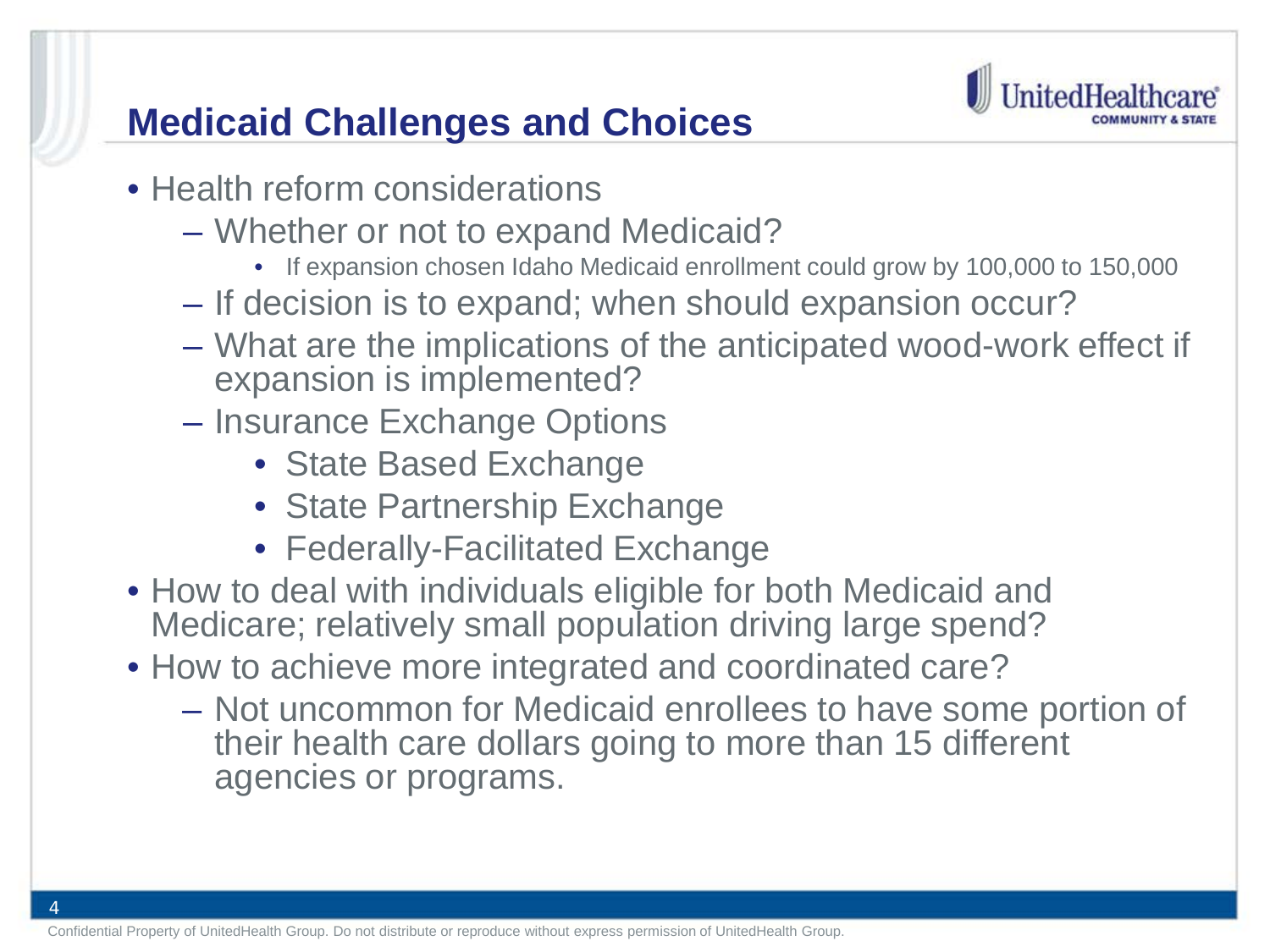### **Medicaid Challenges and Choices**



- How to improve outcomes and quality in the most cost efficient manner?
- Reform Medicaid via pilots and demonstrations vs. state wide program.
- Carve out some populations and/or services vs. include all populations and services.
- Implement reform via provider driven Community Care Organizations (CCO) or Accountable Care Organizations (ACO)
	- Fee for service, gain share or partial risk share
- Implement reform via Managed Care Organizations (MCO)
	- Capitated risk transfer

5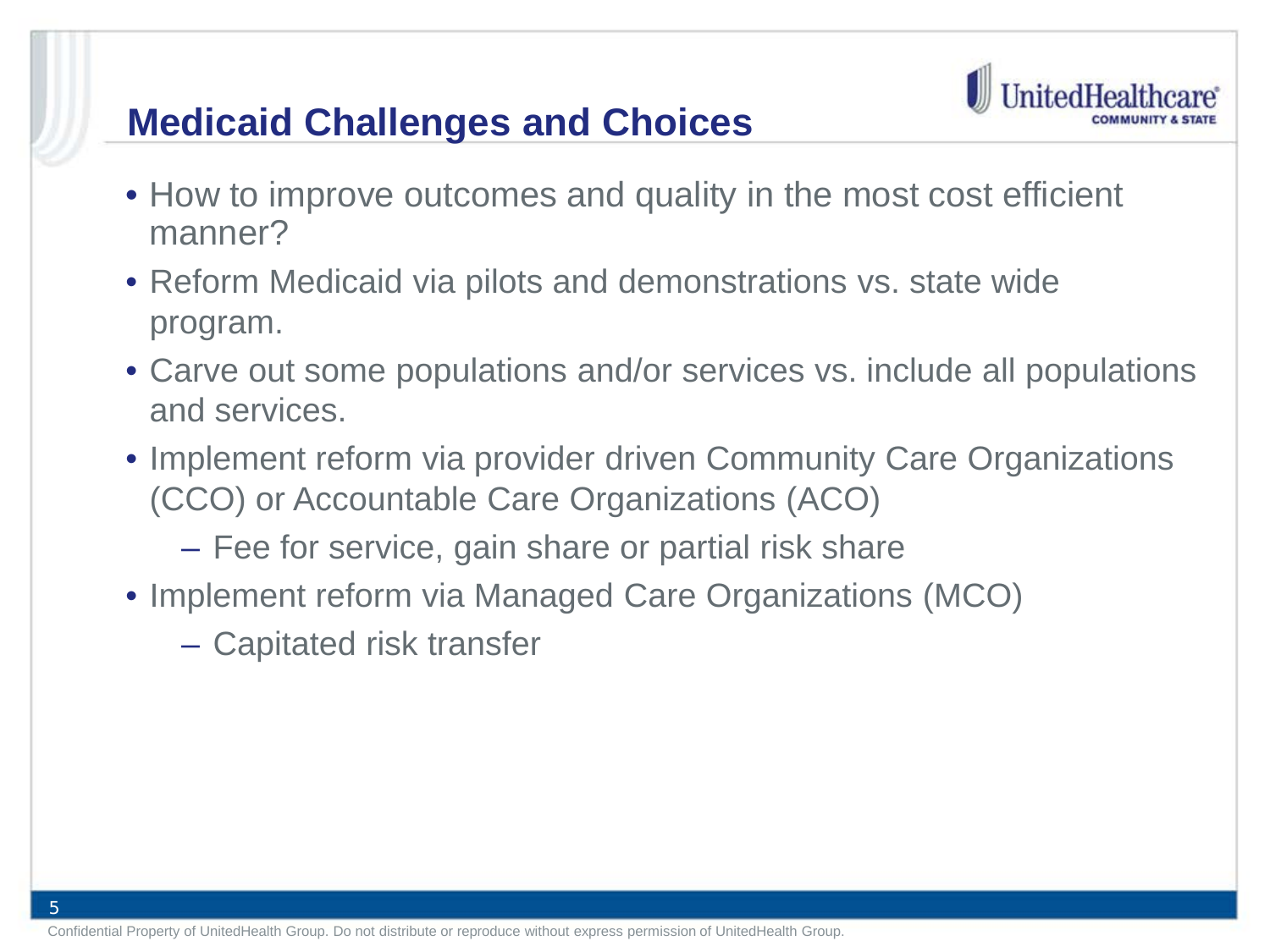# **Developing Effective Managed Care Models**

**Unmanaged and Unsustainable**

6

**Managed and Sustainable**

UnitedHealth

**ire** 

 $\textcolor{red}{\textbf{0}}$ 

|                                                   | <b>Unmanaged</b><br><b>FFS</b>            | <b>PCCM/DM</b>                                   | <b>Accountable</b><br><b>Care</b><br><b>Organization</b> | <b>Medicaid</b><br><b>Managed Care</b><br><b>TANF, CHIP, ABD Acute</b> | <b>Integrated Medicaid</b><br><b>Managed Care</b>                            |
|---------------------------------------------------|-------------------------------------------|--------------------------------------------------|----------------------------------------------------------|------------------------------------------------------------------------|------------------------------------------------------------------------------|
| <b>Financing</b>                                  | <b>State Holds</b><br><b>Risk</b>         | Admin fee,<br>some risk<br>sharing               | Capitation w/<br>risk sharing<br>corridor                | Full capitation<br>with risk<br>adjustment                             | Full capitation with<br>risk adjustment, LTC<br>Financing, dual integration  |
| <b>Geography</b>                                  | Individual<br>practices,<br>not connected | Local,<br>Regional<br>or Statewide               | Local or<br>Regional                                     | Regional or<br><b>Statewide</b>                                        | Regional or<br><b>Statewide</b>                                              |
| <b>Clinical</b><br><b>Model</b>                   | Limited DM,<br><b>CM</b>                  | <b>Partially</b><br>Integrated CM,<br>DM, UM     | Integrated<br>CM, DM, UM                                 | Full UM, DM,<br>CM, Rx Mgt.,<br><b>Prior Auth</b>                      | Full UM, DM, CM, Rx<br>Mgt, Prior Auth, Integrated<br><b>LTC</b> and waivers |
| <b>Quality</b>                                    | No public<br>metrics                      | QA, QI, NCQA,<br>contractor<br><i>incentives</i> | Varies by<br>Model                                       | QA, QI, NCQA<br>Contractor<br><b>Provider incentives</b>               | QA, QI, NCQA<br>Contractor and provider<br>Incentives, NH diversion          |
| <b>Cost</b><br><b>Savings</b><br><b>Potential</b> | None,<br><b>State</b><br>retains risk     | Moderate if<br>contractor is<br>at risk          | Moderate,<br>stakeholders<br>at risk                     | High,<br>Contractor at<br>risk                                         | Highest, contractor at risk,<br><b>LTC</b> utilization shift                 |

Confidential Property of UnitedHealth Group. Do not distribute or reproduce without express permission of UnitedHealth Group.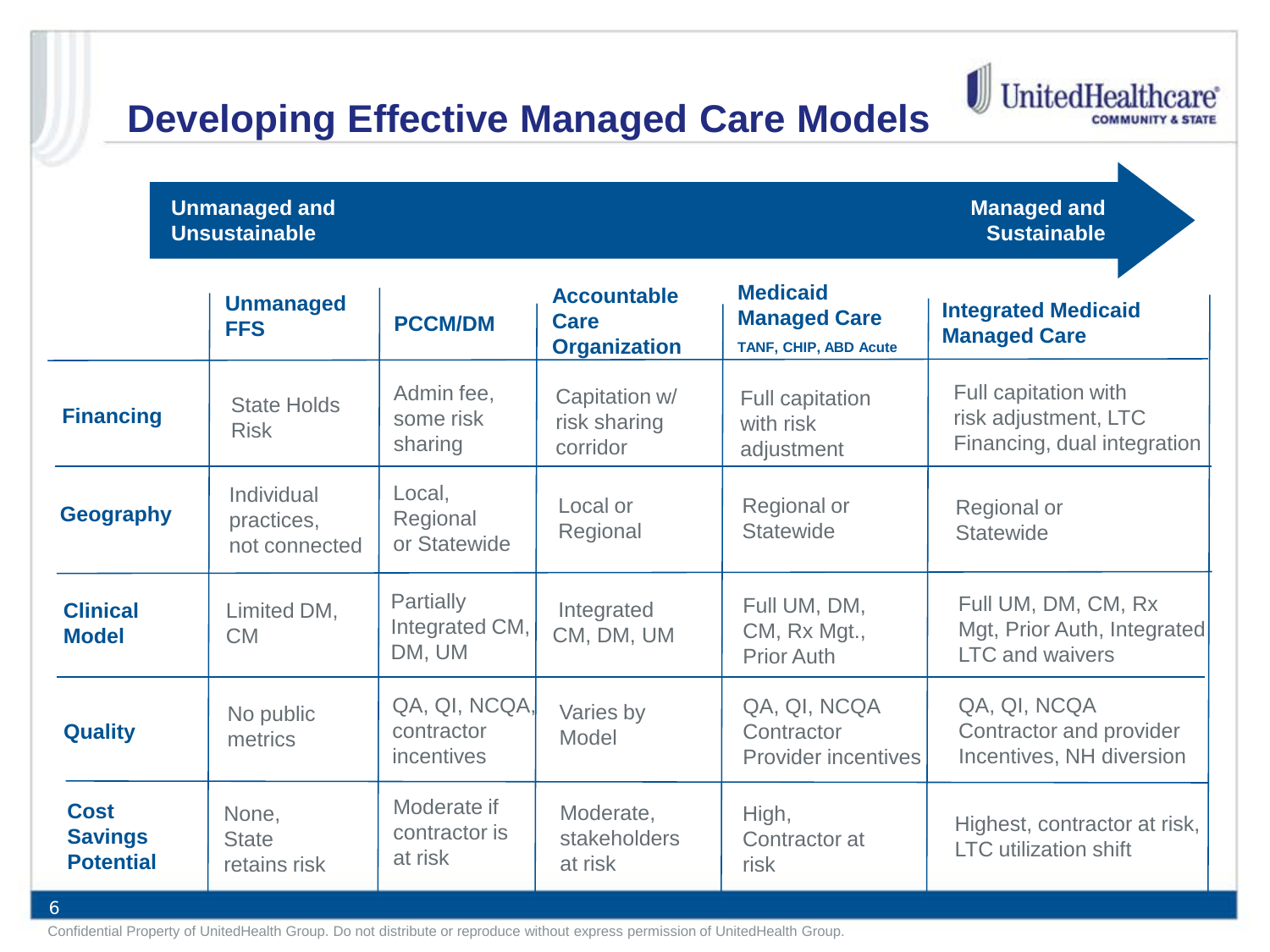

#### **What We Recommend**

- MCO-based capitated Medicaid program
- Covering all populations and all services
	- Populations: TANF, CHIP, Aged, Blind, Disabled and Medicaid/Medicare Dual Eligibles
	- Services: Physical Health, Behavioral Health, Dental, Rx and Long Term Care (Nursing Home and Home and Community Based Services)
- Select two plans to provide member choice and create competitive environment to drive health plan performance and reduce complexity for providers and state agencies
- Withhold 2% to 3% of plan capitation to be paid if performance objectives are achieved
	- Year 1 performance criteria should focus on administrative process measures such as timely claims payment, member service metrics, appeals and grievance processing and/or reporting on quality metrics to establish later year quality benchmarks
	- Year 2 and later should focus on achievement of appropriate quality metrics that align with state priorities, improve HEDIS and other quality measures appropriate for populations covered (HEDIS is not an effective measure of quality for long term care members)
- Require MCOs to bid on a statewide basis

7

- Require MCOs to work with Medical/Health Home initiatives planned or operational in the state
- Require plans to pay at least 100% of the state Medicaid fee schedule
- Allow plans to pay providers who are offered 3 opportunities to contract but refuse, a discount of 10% from the Medicaid fee schedule (EMTALA services would still be paid at 100% of the Medicaid fee schedule)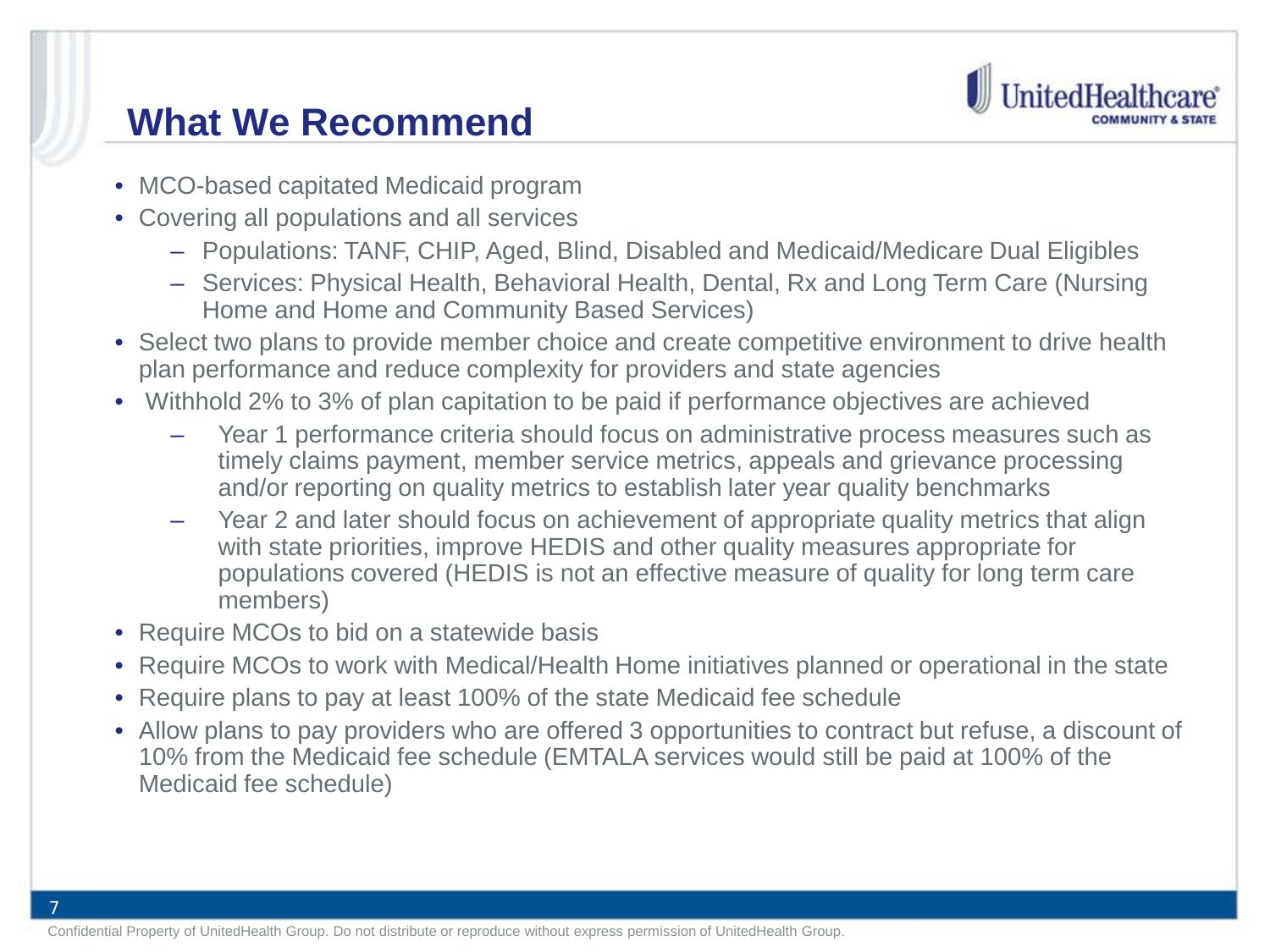# **Why We Recommend MCO-Based Managed Care Approach**

- **Budget Predictability**
	- Capitation ensures predictable expense
	- Risk shifts to Managed Care Organizations
- **Sustainability**
	- Managed care can reduce state Medicaid costs in the first year depending upon populations and services covered
	- Managed care can lower cost trend for future years
	- Systemic shift in reliance on costly services from ER, hospital and nursing home to primary and preventive care and community based services
	- Improved management of chronic conditions prolongs individual independence and reduces or delays the need for costly nursing home placement



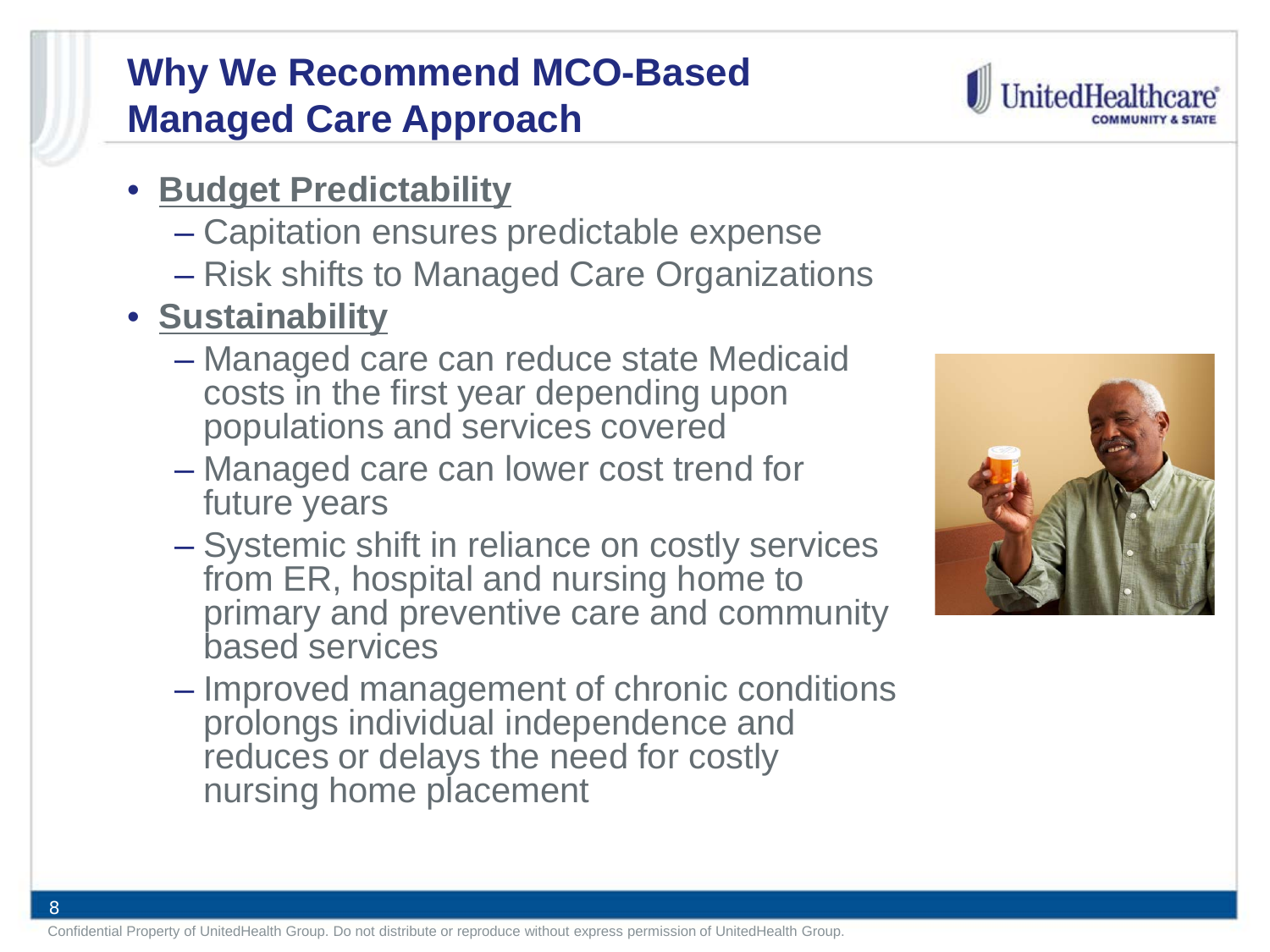#### Confidential Property of UnitedHealth Group. Do not distribute or reproduce without express permission of UnitedHealth Group.

# **Why We Recommend MCO-Based Managed Care Approach**

- **Single Entity Accountable for Quality results**
	- Quality programs
	- Evidence-based practice guidelines
	- Physician engagement and intervention
	- Outcomes tracking via HEDIS and CAHPS
- **Increased Access**
	- Physician Incentives
		- Pay for Value
		- Medical/Health Homes
	- Technology and care coordination provider support
		- HCBS providers
		- FQHC partnerships
		- Medical Homes
		- Health Homes
		- Accountable Care Communities



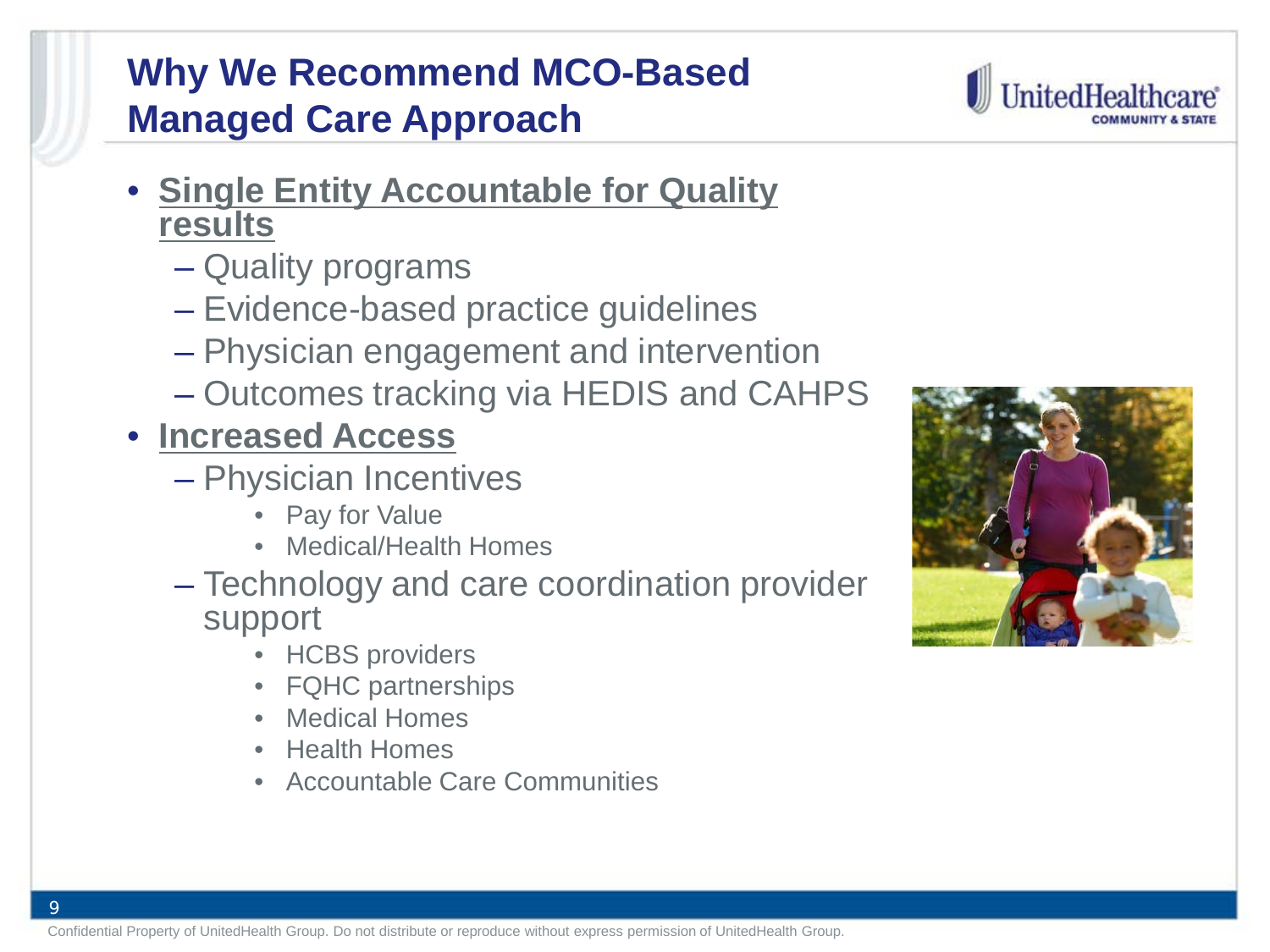# **Managed Care Potential: Louisiana Example**



| <b>Metric</b>                                     | <b>State of</b><br>Louisiana | <b>UnitedHealthcare</b><br><b>Community &amp; State</b> |
|---------------------------------------------------|------------------------------|---------------------------------------------------------|
| ABD Inpatient days/1000                           | 4,514                        | 1,333                                                   |
| <b>TANF Inpatient days/1000</b>                   | 606.4                        | 309.0                                                   |
| <b>ER Usage - TANF</b>                            | 1,307/1,000<br>members       | 651/1,000<br>members                                    |
| <b>NICU Births</b>                                | 16.5%                        | 11.9%                                                   |
| <b>Caesarean Birth Rate</b>                       | 44%                          | 29%                                                     |
| <b>Average Length of Stay</b><br>$-$ NICU         | 21.85 days                   | 15.22 days                                              |
| <b>Average Length of Stay</b><br>- Normal Newborn | 5.22                         | 2.8 days                                                |

Note: State of LA data was calculated by Mercer who was retained by LA Dept. of Health and Hospitals as consulting actuary using SFY 2009 data. UHC data was for the same time period and reflects our nationwide average.